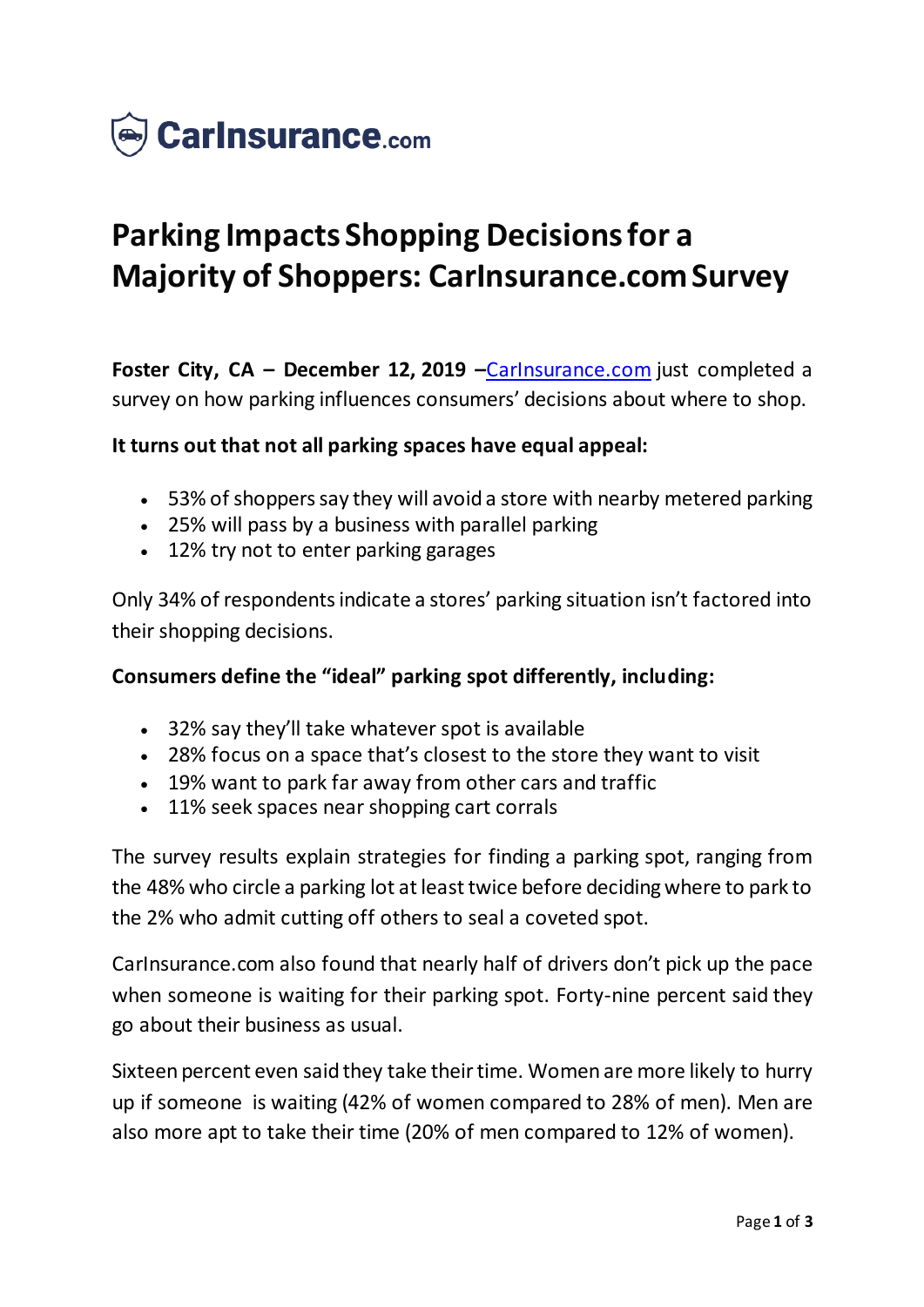"Having the best deals may get people to your store, but we find that free, convenient parking is also crucial," says Les Masterson, managing editor of CarInsurance.com.

"At the same time, nearly half of shoppers indicate they strive to avoid parking next to huge trucks and 27% keep driving rather than park next to cars with existing body damage."

The complete report provides insights into how shoppers position their cars, modify their pace when other cars are searching for a space, communicate their displeasure to other drivers and more:

## <https://www.carinsurance.com/parking-survey>

Les Masterson, CarInsurance.com's managing editor, is available to share observations on this survey and comment on what consumers don't realize about their auto insurance coverage when it comes to parking lot accidents.

Would you like to speak with Les about these survey results and/or how parking lot accidents are covered?

## **Media contact**

Jacqueline Leppla Sr. Director of Public Relations [jleppla@quinstreet.com](mailto:jleppla@quinstreet.com) 775-321-3608

## **About CarInsurance.com**

CarInsurance.com is owned and operated by QuinStreet, Inc. (Nasdaq: [QNST\)](https://www.globenewswire.com/Tracker?data=nIE80Pg4a4CF_2hibnrCwRdYrY-HFtd7HRKnYBpfLjdk8-fWdjzFAv5PNFXp51BdodbCvC6QVxm_2Yue2ZEIsw==), a pioneer in delivering online marketplace solutions to match searchers with brands in digital media.

QuinStreet is committed to providing consumers and businesses with the information and tools they need to research, find and select the products and brands that meet their needs. CarInsurance.com is a member of the company's expert research and publishing division.